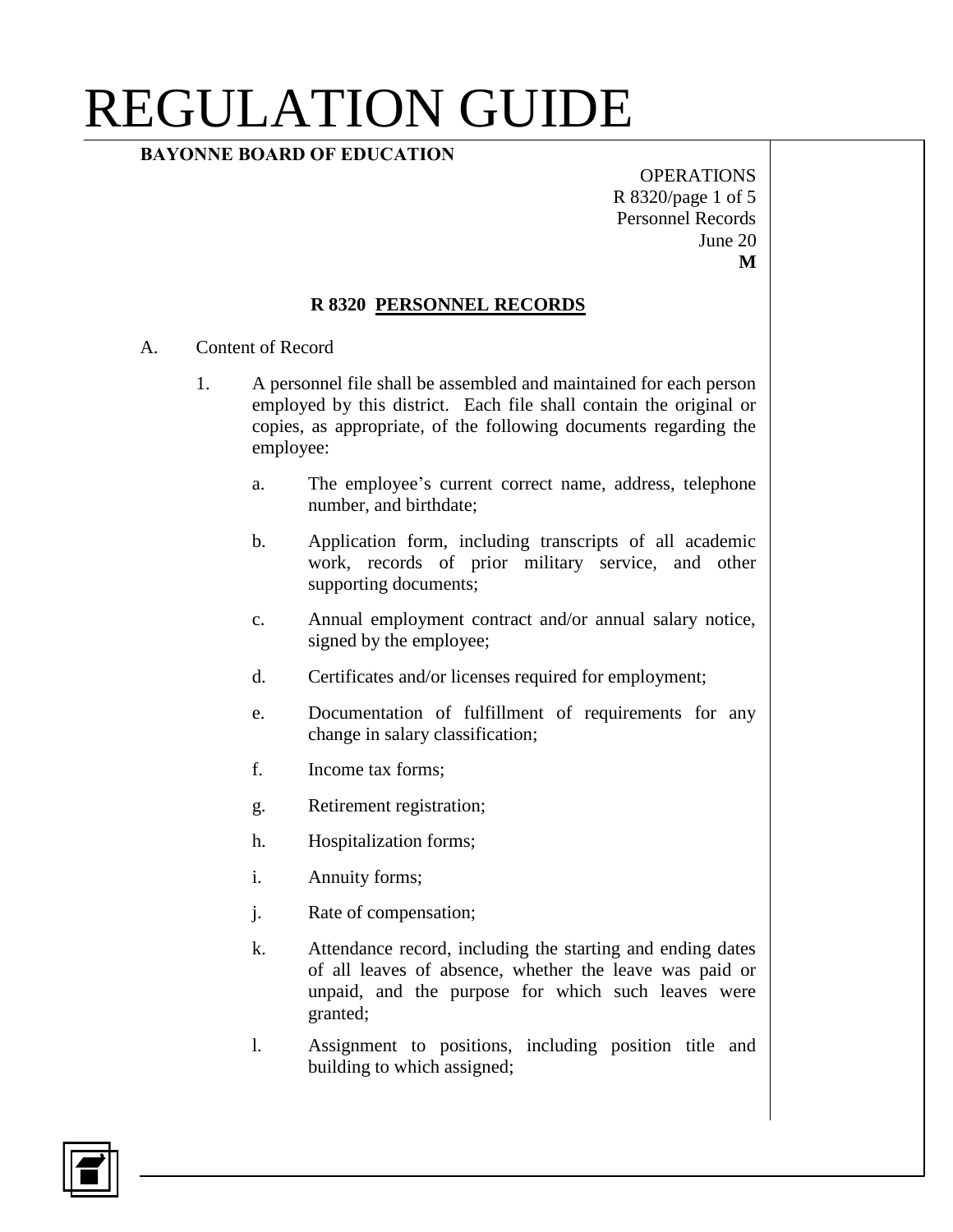### **BAYONNE BOARD OF EDUCATION**

### **OPERATIONS** R 8320/page 2 of 5 Personnel Records

- m. Completed evaluations;
- n. Reports of disciplinary incidents;
- o. Records of special awards, commendations, or distinctions;
- p. Oath of allegiance;
- q. Reports of routine physical examinations; and
- r. Reports of physical and mental examinations required for cause.
- 2. No information will be placed in an employees' file that does not pertain to the employee's position in this district and the performance of the employee's duties.
- 3. The content of personnel files will be reviewed annually and material no longer required will be destroyed.
- B. Custodian of Personnel Records
	- 1. The Superintendent is custodian of all personnel records.
	- 2. Personnel records shall be maintained in the office of the **Superintendent**, who shall be records manager responsible for the day-to-day maintenance of the files and for supervising access to the files.
- C. Notice of Content of Files
	- 1. Each employee shall be informed of the content of his/her personnel file.
	- 2. Each employee will be notified of the inclusion in his/her file of any document that was not received from the employee or at the direction of the employee.
		- a. No evaluation form will be placed in a personnel file until it has been reviewed and signed by the employee.

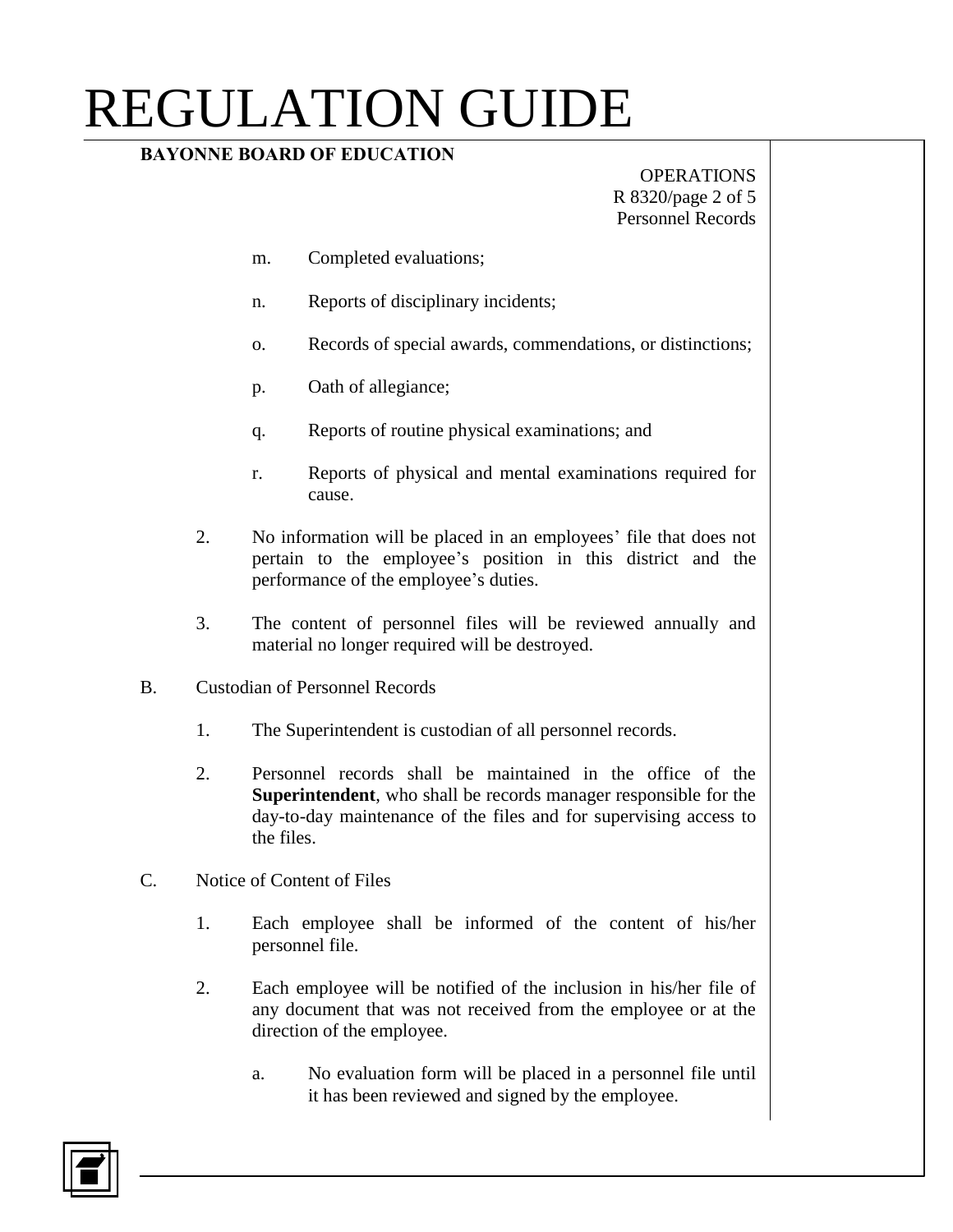### **BAYONNE BOARD OF EDUCATION**

**OPERATIONS** R 8320/page 3 of 5 Personnel Records

- b. No copy of a memorandum or letter sent by an administrator or other school official to an employee will be placed in the employee's file unless the original and copy include the notation "cc: Personnel File" or other clear indication of the author's intention to place the memorandum or letter in the employee's file.
- c. No report or letter or memorandum from any source, other than documents referred to in paragraph C2b above, may be placed in an employee's file until a copy of the same has been delivered to the employee.
- D. Employee Access to Personnel Records
	- 1. Each employee shall be granted access to his/her personnel file in accordance with these regulations, except as may have been negotiated with the employee's majority representative.
	- 2. Written request for access shall be submitted to the **Superintendent**. Except in unusual circumstances, access shall be granted only during the regular working hours of the office in which the file is kept.
	- 3. The employee shall review the record in the presence of the **Assistant Superintendent for Personnel** and, at the employee's request, a representative of the employee.
	- 4. No alteration or addition or deletion may be made to the file, except that the employee may append to any document in the file his/her comment on that document.
	- 5. The employee may hand copy any portion of his/her file and may receive photocopies of records on payment of the copying fees established for copies of public records.
- E. Appeal of Content of the File
	- 1. The employee may appeal to the Superintendent the exclusion or inclusion of any portion of his/her personnel file or the accuracy of any information in the file.

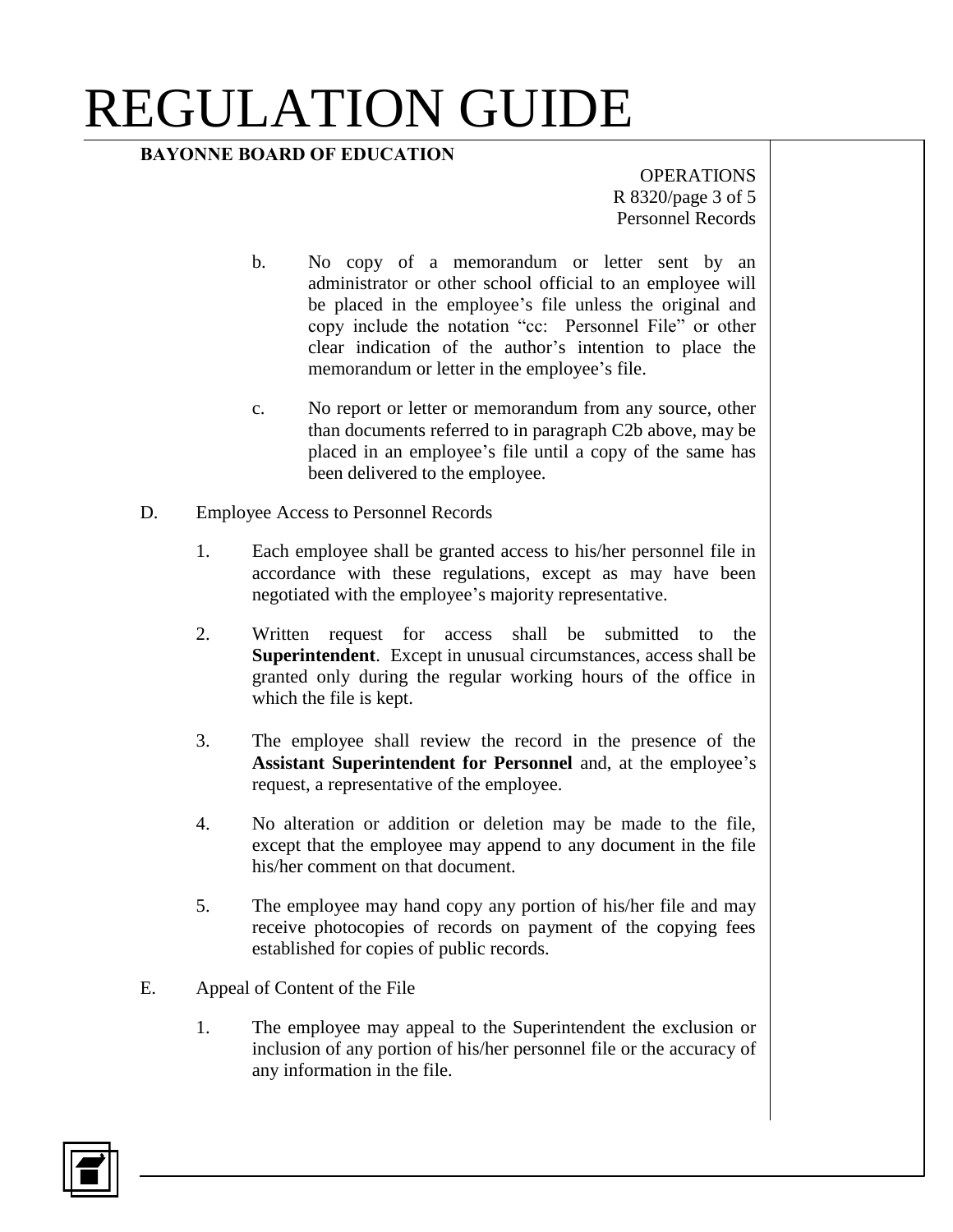### **BAYONNE BOARD OF EDUCATION**

**OPERATIONS** R 8320/page 4 of 5 Personnel Records

- 2. An appeal must be made in writing on a form available in the office of the Superintendent.
- 3. The Superintendent shall render a decision on the appeal as soon as possible, but not later than **ten (10)** working days from the time the written appeal is submitted. The Superintendent's decision shall be in writing and shall be delivered to the employee and the records manager responsible for the employee's file.
- 4. Except as may be otherwise provided by contract negotiated with the employee's majority representative, the appellant may appeal the Superintendent's decision to the Board; a decision of the Board may be appealed to the Commissioner of Education.
- F. Access by Board Members and School Officials
	- 1. Personnel files may be inspected by school officials only as required in the discharge of their professional or statutory duties and to the extent required in the discharge of those duties.
	- 2. Personnel files may be inspected by Board members when such inspection relates to the Superintendent's recommendation of a candidate for employment, promotion, transfer, dismissal, or discipline.
	- 3. Much of the information included in an employee's file is confidential; access to the employee's file for professional reasons necessarily imposes on the person reviewing the file the duty to respect the confidentiality of the record.

#### **G. Public Access to Employee Records and Information**

**1. A Board of Education and private agencies that provide educational services by means of public funds shall make employee records and information available for public access, pursuant to N.J.S.A. 47:1A-10, the Open Public Records Act, but in accordance with N.J.S.A. 18A:6-120(d) and 121.(d) in accordance with N.J.A.C. 6A:32-4.3 and as outlined in this Regulation.**